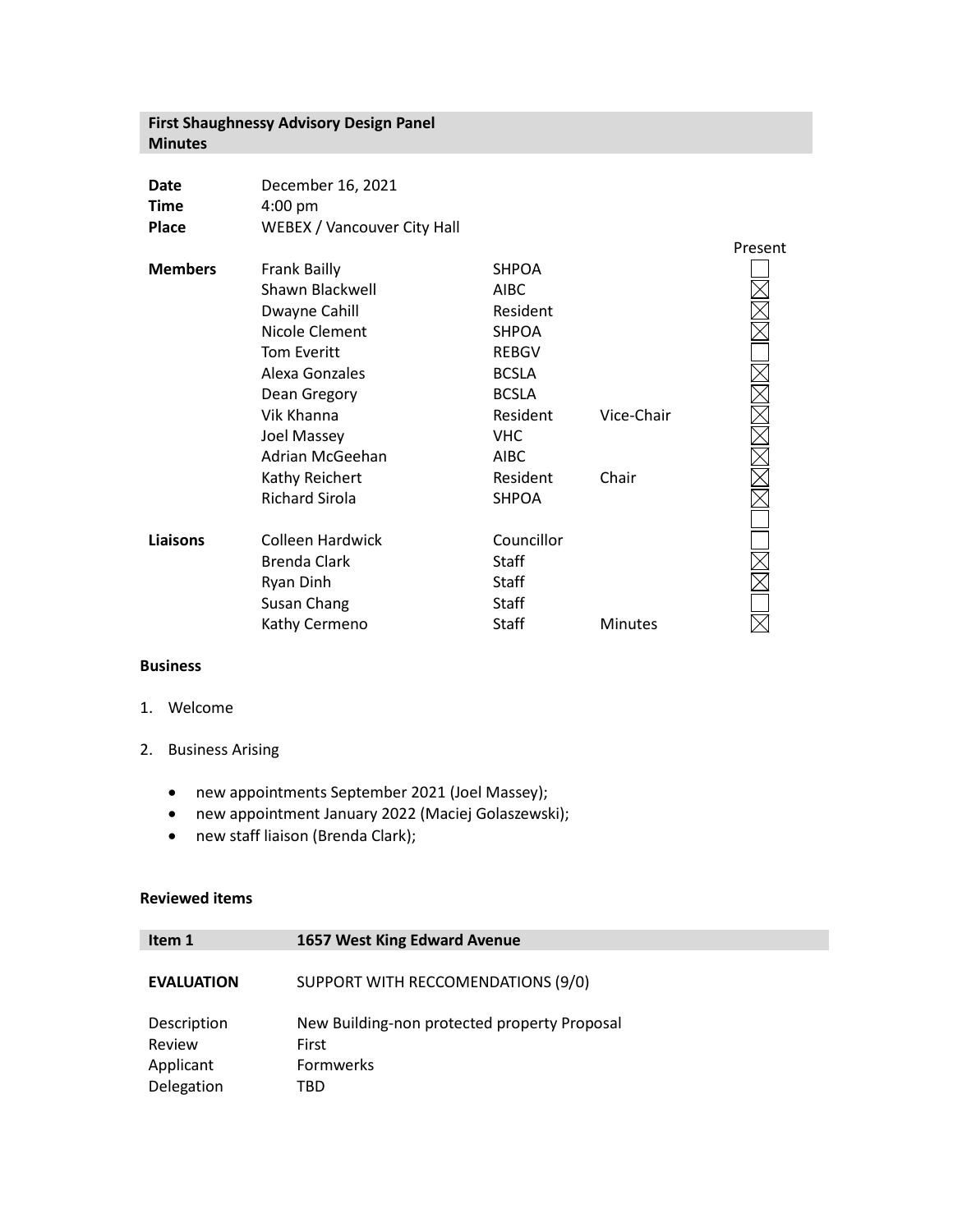| Introduction                            | This is an application for a new single family dwelling on a 82'x200' mid-<br>block lot with lane access. The site is located on the north side of West<br>King Edward Avenue east of Marguerite Street. It will replace a 1951<br>house upgraded in 1985. The proposal is two and half storeys with a<br>basement at 44.5' overall height. The main floor is 1.4 m above grade at<br>the south and north. The proposal meets footprint regulations per district<br>schedule. The proposal includes converting the existing driveway from<br>West King Edward Avenue to pedestrian access, and proposes a new 4-car<br>garage to be built along the lane.                                                   |
|-----------------------------------------|-------------------------------------------------------------------------------------------------------------------------------------------------------------------------------------------------------------------------------------------------------------------------------------------------------------------------------------------------------------------------------------------------------------------------------------------------------------------------------------------------------------------------------------------------------------------------------------------------------------------------------------------------------------------------------------------------------------|
|                                         | The proposal incorporates:<br>Prominent steep pitched roof with cross-ridge, with gable dormers<br>$\bullet$<br>articulating the primary roof form.<br>Generous front entry porch<br>٠<br>Stone base and chimneys<br>٠<br>Pebble dash stucco with battens, and decorative horizontal panels<br>٠<br>Wood casement windows with divided (lites) lights and detailing<br>Asphalt shingles in a neutral colour<br>Wood pergola element along West King Edward<br>The proposal generally conforms with First Shaughnessy requirements and<br>guidelines. Items for discussion include tree removal along the east, lane<br>and site perimeter, as well as overall pedestrian and vehicular site<br>circulation. |
| Questions                               | Please comment on the success of the architectural and landscape design<br>proposals as they relate to First Shaughnessy guidelines, including:                                                                                                                                                                                                                                                                                                                                                                                                                                                                                                                                                             |
|                                         | Robustness of architectural expression<br>a)<br>Front porch detailing<br>i.<br>Window composition<br>ii.<br>Materiality and colour<br>iii.<br>b) Landscape design<br>Building in relation to the landscape, including placement<br>i.<br>to ensure tree retention<br>Entry sequence from the street to the front porch<br>ii.<br>iii.<br>Pedestrian access from the garage to the house<br>Site circulation and proposed 4-car garage at the lane<br>C)                                                                                                                                                                                                                                                     |
| Applicant's<br>Introductory<br>Comments | The front elevation takes advantage of the height. The main central feature<br>is the gable. To the right on the main floor a porch looks over the front<br>yard. The site has a strong stone base with a well-articulated two-storey<br>design. The (tri-partied) tripartite expression allowed dividing the front and                                                                                                                                                                                                                                                                                                                                                                                     |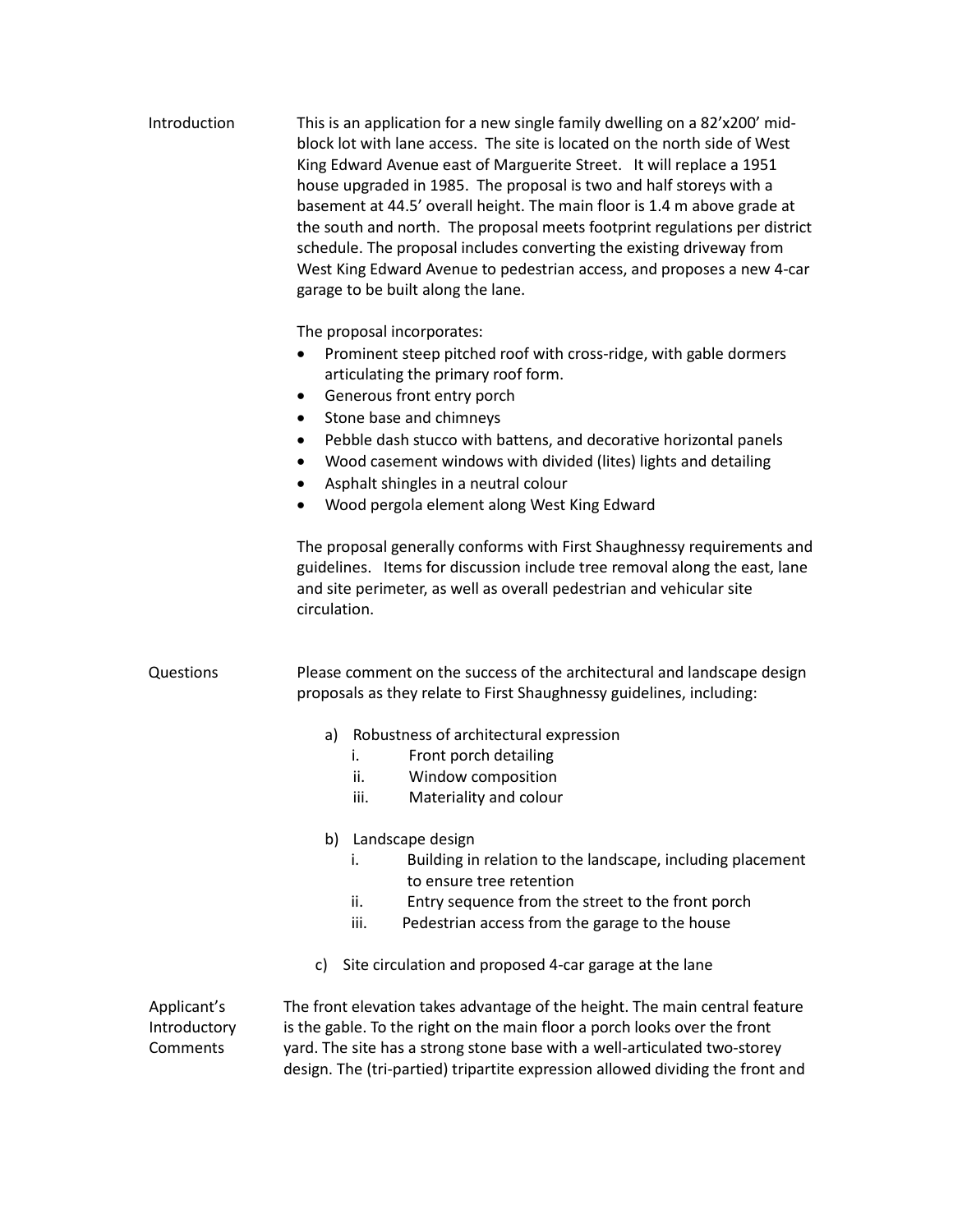the back of the house. Off the back of the house there is another gable that gives a proper two-storey expression to the back yard.

The roofs fulfill the requirements of the FASDP district. There is a large hedge in front. With the pergola and the filigree planting, and the base planting at the building, this will respond to the FSADP requirements to get a glimpse of the front yard rather than a full blockage. There is a lot of tree canopy on the side yards that allows bringing as much light inside the house. It is a large house maximizing the floor space ratio, therefore wanted to ensure enough light is coming into the house to maximize the needs of the family. The intention of the main gable is to provide a grandness to the site. For the accessory building, the owner is requesting 4-car garage as the owner works with cars.

## Landscape:

The intent is seeking protection from the (busyness) busy traffic of King Edwards St, as a response created a layered sequence of planted filigree, cedar hedge on the property line, and vines and the addition of 10 new trees. Presently there are no trees in the front yard. Adding texture and layering to the front yard.

The pedestrian entrance has an oversized recess that allows for visual connection to the front yard and front entrance. The oversized entrance allows for breaking in the massing.

There are two secondary pathways to connect the side yards. The east side yard is lacking a vertical element, therefore adding a rhythm of columnar trees with a linear privacy hedge. There is raised planting beds for seasonal planting. The landscape is really about the enjoyment of the space for the family and catching as much sunlight as possible. At the northeast corner of the property there is a chestnut tree accompanied by a raised patio that is the grand statement piece.

| Panel's Consensus<br>on.<br>Key Aspects<br>Needing<br>Improvement | The panel noted it was a good presentation with excellent<br>$\bullet$<br>architecture, good sighting and (tri-partied) tripartite expression;<br>There were no issues with the 4-car garage (as there is enough<br>$\bullet$<br>room) because the property is very large.;<br>The skylight is concealed and provides much needed light to the<br>$\bullet$<br>porch;<br>The Landscape is well layered and appreciated;<br>$\bullet$<br>The patterning in the landscape is clever;<br>$\bullet$<br>The majority found the front trellis unusual but a positive feature;<br>٠ |
|-------------------------------------------------------------------|------------------------------------------------------------------------------------------------------------------------------------------------------------------------------------------------------------------------------------------------------------------------------------------------------------------------------------------------------------------------------------------------------------------------------------------------------------------------------------------------------------------------------------------------------------------------------|
|                                                                   | A panelist noted the trellis should not be at the front of the lot;<br>A more diverse (P) planting is recommended and the plant list was<br>$\bullet$<br>not detailed enough:                                                                                                                                                                                                                                                                                                                                                                                                |

• The climbing vines at the front trellis and the ground cover was not provided in the materials submitted;